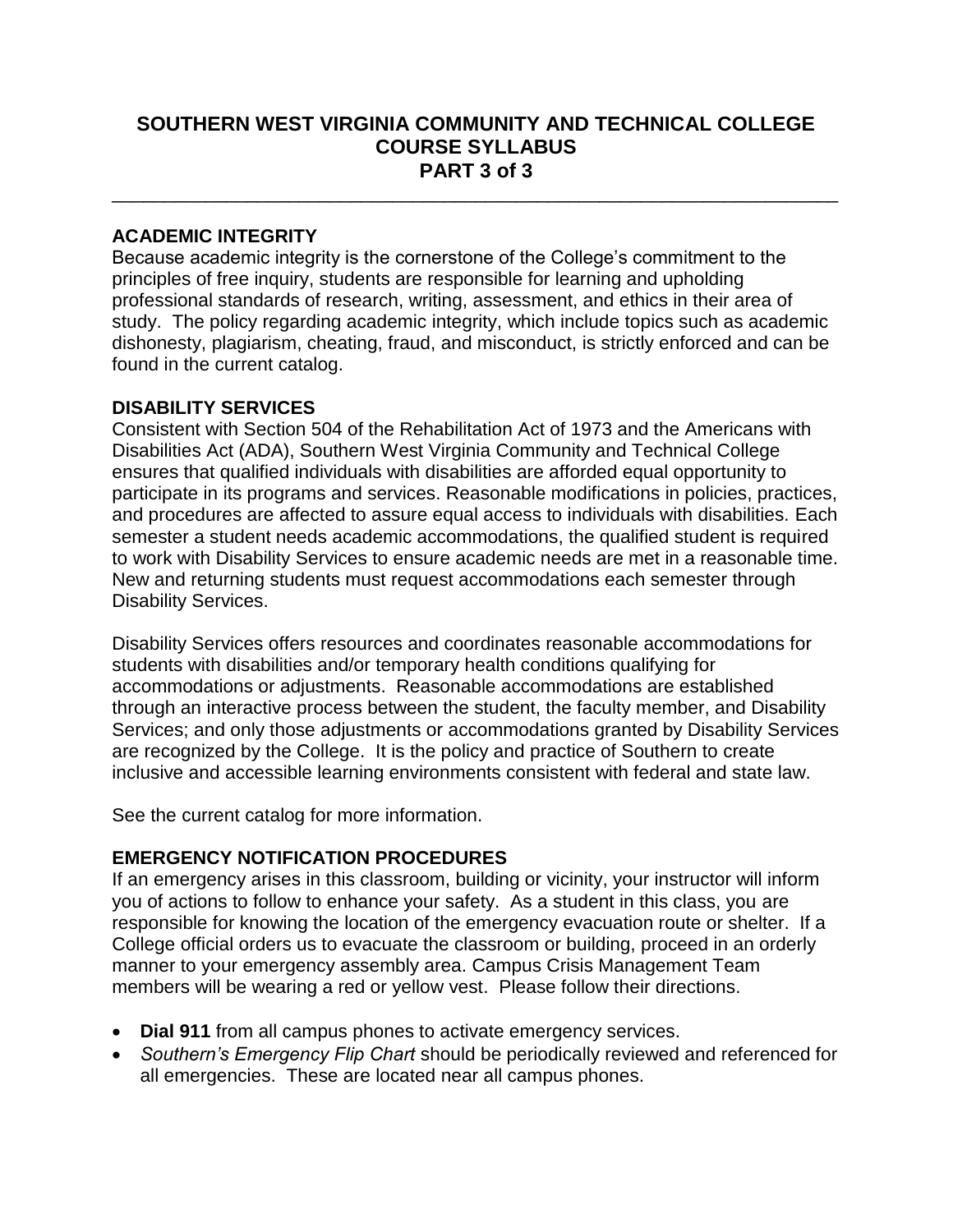- Become familiar with *Southern's Emergency Plan* which can be found on the web by clicking on the Emergency Plan link [\(https://www.southernwv.edu/emergency-plan/\)](https://www.southernwv.edu/emergency-plan/) on the bottom of the home page.
- **Fire alarms** mean to immediately evacuate the building and proceed to your emergency assembly area. Do not stand near any exit or in the path of a responding emergency vehicle.
- An **all hazard warning** via our phone paging system will provide you with the appropriate emergency response.
- **Shelter in place** means seeking immediate shelter inside the building. This course of action may need to be taken during a weather emergency, a natural disaster, a release of hazardous chemicals in the outside air, or a civil disturbance.
- If there is a **disturbance or active shooter** and you are directed to exit, leave all your belongings behind, keep your hands above your head with nothing in them. Classroom doors can be locked from the inside if you decide it is not safe to evacuate. Turn off the lights, close the blinds and move away from exposed areas.
- Enroll in **Southern Alerts** to receive notifications of emergencies at Southern. You can choose to be contacted by an email, other than your Southern email, mobile phone, text messaging and/or by social media. Enroll on the link [\(https://www.southernwv.edu/current-students/technology-services/\)](https://www.southernwv.edu/current-students/technology-services/) found on Southern's homepage, [https://www.southernwv.edu/.](https://www.southernwv.edu/)
- Follow Southern on Facebook and/or Twitter for announcements.

## **INCLEMENT WEATHER**

Unusual situations, such as severe weather, may require that Southern delay, cancel classes or close the institution. Announcements regarding such delays, cancellations or closings will be posted on the college web site and announced through selected local media, including radio and television stations, as well as social media. Students are individually responsible for decisions regarding safe travel. Students should notify the instructors in advance of an expected absence due to inclement weather.

## **SSCONNECT**

Students may connect with Student Services and Business Office employees immediately Monday through Thursday from 9:00 AM to 5:00 PM using SSConnect. For students with a Zoom account, use the SSConnect link [\(https://zoom.us/my/ssconnect\)](https://zoom.us/my/ssconnect) to connected with Student Success Advisors, Financial Aid Counselors, Business Office employees, the Registrar, Gear Up, TANF, and more.

Students who do not have a Zoom account can phone 1.646.876.9923, Meeting ID: 949 650 1957 for the same services listed above.

General information regarding SSConnect can be found at <https://www.southernwv.edu/ssconnect/> .

## **STUDENT CONCERNS**

Should students have any concerns regarding the course or instructor, they should attempt to discuss their concerns with the instructor of that class. Should students feel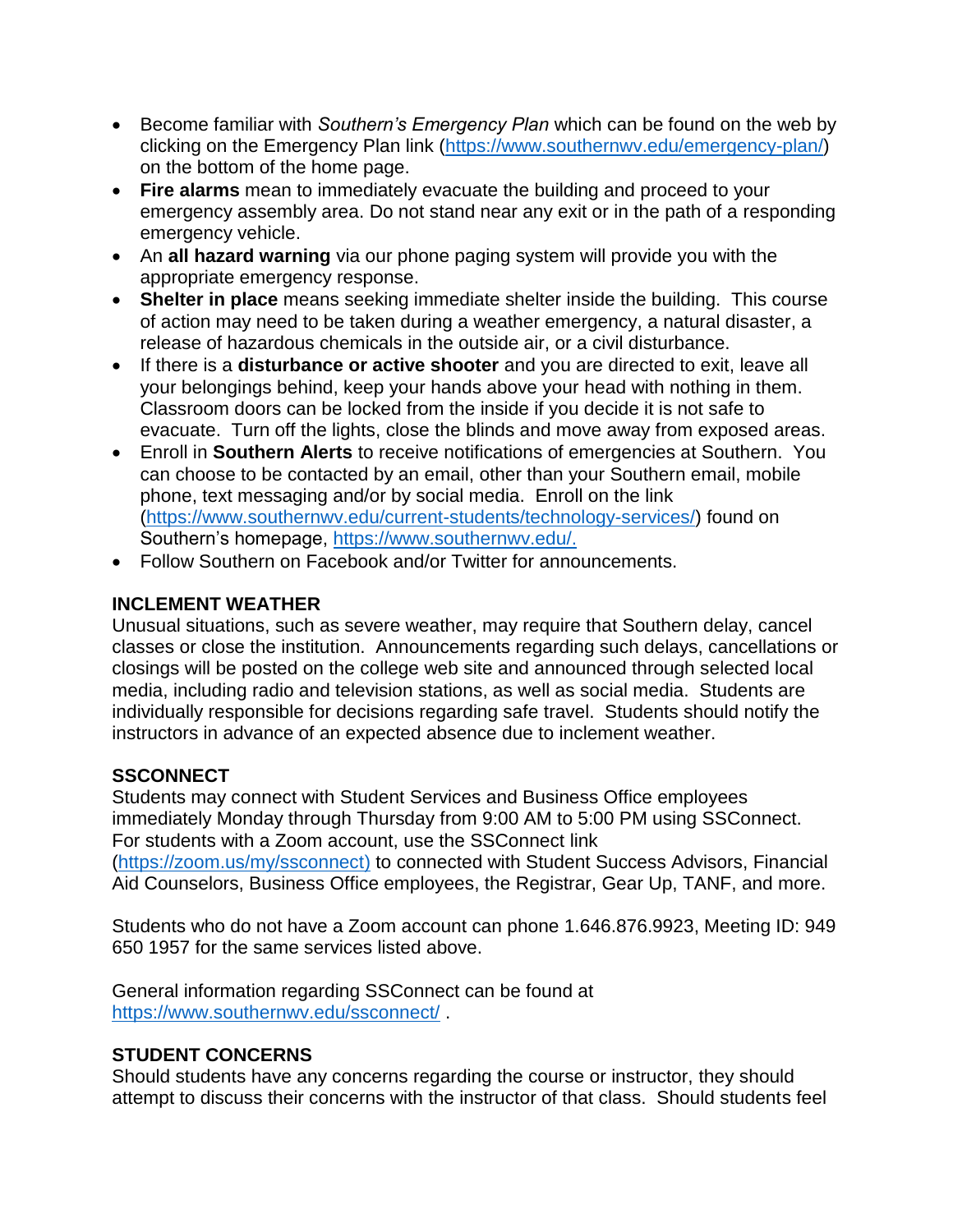that their concerns were not adequately address after visiting with the instructor, the students should contact the Program Coordinator or Dean. If students are dissatisfied with the results of these discussions, a formal student grievance can be initiated.

## **STUDENT GRIEVANCE PROCEDURE**

The purpose of the Student Grievance Procedure shall be to provide equitable and orderly processes to resolve any differences or disputes between a student and a staff or faculty member about College policies or learning activities affecting the student. This may include, but is not limited to, grading, instructional procedures, class attendance policies, instructional quality, and other situations where the student believes they are being treated unfairly or arbitrarily.

The student with a grievance must first discuss the grievance with the staff or faculty member involved. Every reasonable effort should be made by both parties to resolve the matter at this level. The initial conference must occur within ten (10) class days of the event, or, if a grade appeal, within ten (10) class days after the start of the subsequent academic term not including summer sessions.

If the student continues to be dissatisfied with the results of step one, they may, within five (5) class days after the conference with the instructor or staff member, file a written appeal with the immediate supervisor of the individual instructor or staff member involved. The supervisor may attempt a resolution satisfactory to the parties involved, but if no agreement is reached, they will refer the matter to the Chief Student Services Officer. The Chief Student Services Officer will work with all parties to create a Student Grievance Committee and conduct a Student Grievance Hearing.

See the current catalog for more information.

## **TITLE IX**

In accordance with Title IX of the Educational Amendments of 1972, Southern prohibits unlawful sexual harassment against any participant in its education programs or activities. Sexual harassment includes quid pro quo (this for that) harassment – including sexual violence – and applies to students, employees, and visitors to campus.

The policy of Southern is to provide an environment free of sexual violence, unwelcome sexual advances, requests for sexual favors, and other verbal or physical conduct or communications constituting sexual harassment as prohibited by state and federal law. Incidents of sexual misconduct should be reported to the Title IX Coordinator, as outlined in policy.

# **TUTORING**

Tutoring services are available to all registered students [\(https://www.southernwv.edu/live-online-tutoring/\)](https://www.southernwv.edu/live-online-tutoring/) through one of two ways:

1. Schedule an appointment with Southern's Academic Online Tutoring at [tutor@southernwv.edu](mailto:tutor@southernwv.edu) .